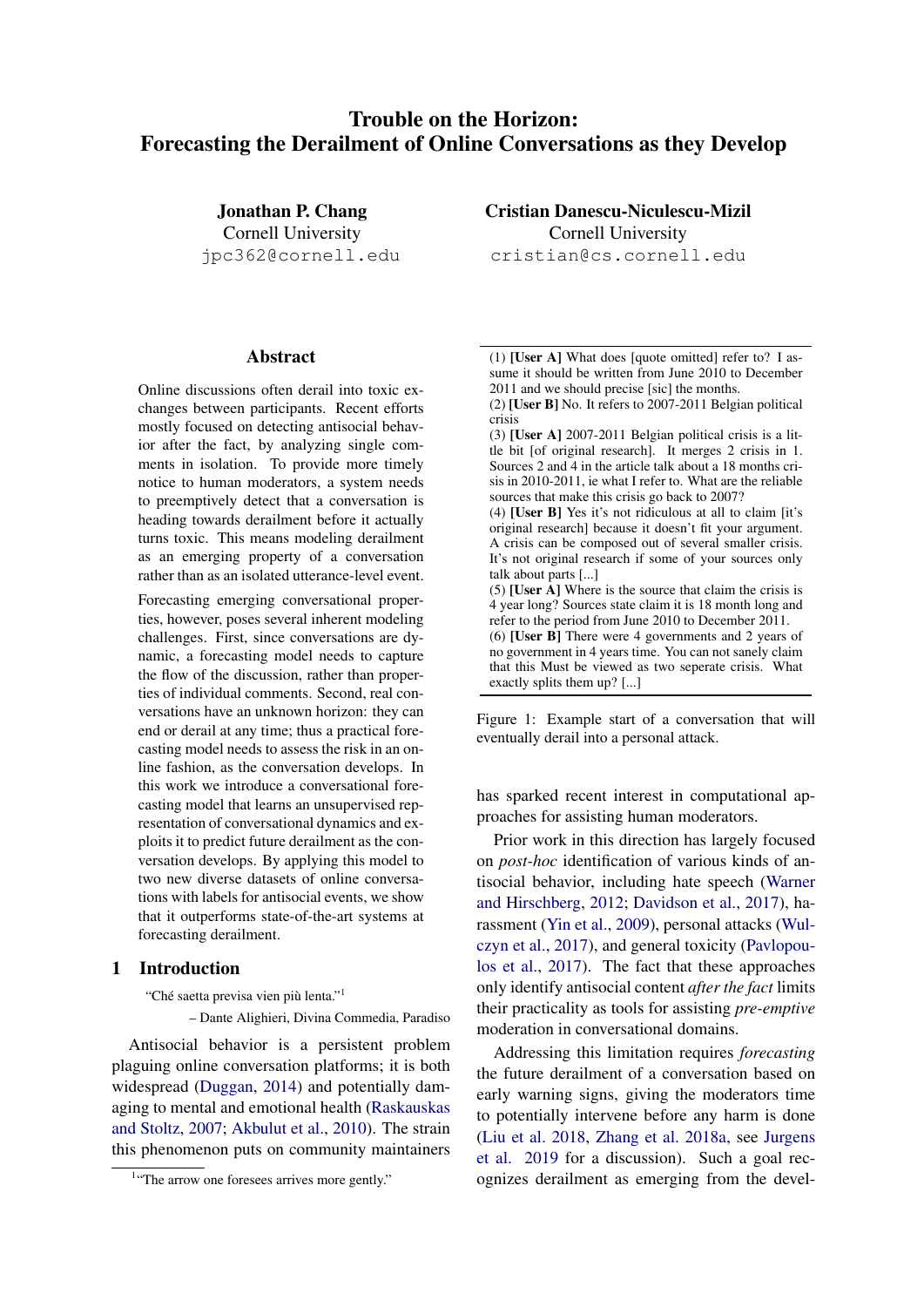opment of the conversation, and belongs to the broader area of *conversational forecasting*, which includes future-prediction tasks such as predicting the eventual length of a conversation [\(Backstrom](#page-9-3) [et al.,](#page-9-3) [2013\)](#page-9-3), whether a persuasion attempt will eventually succeed [\(Tan et al.,](#page-10-3) [2016;](#page-10-3) [Wachsmuth](#page-11-4) [et al.,](#page-11-4) [2018;](#page-11-4) [Yang et al.,](#page-11-5) [2019\)](#page-11-5), whether team discussions will eventually lead to an increase in performance [\(Niculae and Danescu-Niculescu-Mizil,](#page-10-4) [2016\)](#page-10-4), or whether ongoing counseling conversations will eventually be perceived as helpful [\(Al](#page-9-4)[thoff et al.,](#page-9-4) [2016\)](#page-9-4).[2](#page-1-0)

Approaching such *conversational forecasting* problems, however, requires overcoming several inherent modeling challenges. First, conversations are *dynamic* and their outcome might depend on how subsequent comments interact with each other. Consider the example in Figure [1:](#page-0-1) while no individual comment is outright offensive, a human reader can sense a tension emerging from their succession (e.g., dismissive answers to repeated questioning). Thus a forecasting model needs to capture not only the content of each individual comment, but also the *relations* between comments. Previous work has largely relied on hand-crafted features to capture such relations e.g., similarity between comments [\(Althoff et al.,](#page-9-4) [2016;](#page-9-4) [Tan et al.,](#page-10-3) [2016\)](#page-10-3) or conversation structure [\(Zhang et al.,](#page-11-6) [2018b;](#page-11-6) [Hessel and Lee,](#page-9-5) [2019\)](#page-9-5)—, though neural attention architectures have also recently shown promise [\(Jo et al.,](#page-9-6) [2018\)](#page-9-6).

The second modeling challenge stems from the fact that conversations have an *unknown horizon*: they can be of varying lengths, and the to-beforecasted event can occur at any time. So when is it a good time to make a forecast? Prior work has largely proposed two solutions, both resulting in important practical limitations. One solution is to assume (unrealistic) prior knowledge of when the to-be-forecasted event takes place and extract features up to that point [\(Niculae et al.,](#page-10-5) [2015;](#page-10-5) [Liu](#page-10-2) [et al.,](#page-10-2) [2018\)](#page-10-2). Another compromising solution is to extract features from a fixed-length window, often at the start of the conversation [\(Curhan and](#page-9-7) [Pentland,](#page-9-7) [2007;](#page-9-7) [Niculae and Danescu-Niculescu-](#page-10-4)[Mizil,](#page-10-4) [2016;](#page-10-4) [Althoff et al.,](#page-9-4) [2016;](#page-9-4) [Zhang et al.,](#page-11-3) [2018a,](#page-11-3) inter alia). Choosing a catch-all windowsize is however impractical: short windows will miss information in comments they do not encompass (e.g., a window of only two comments would miss the chain of repeated questioning in comments 3 through 6 of Figure [1\)](#page-0-1), while longer windows risk missing the to-be-forecasted event altogether if it occurs before the end of the window, which would prevent *early* detection.

In this work we introduce a model for forecasting conversational events that overcomes both these inherent challenges by processing comments, and their relations, as they happen (i.e., in an online fashion). Our main insight is that models with these properties already exist, albeit geared toward generation rather than prediction: recent work in context-aware dialog generation (or "chatbots") has proposed sequential neural models that make effective use of the intra-conversational dynamics [\(Sordoni et al.,](#page-10-6) [2015b;](#page-10-6) [Serban et al.,](#page-10-7) [2016,](#page-10-7) [2017\)](#page-10-8), while concomitantly being able to process the conversation as it develops (see [Gao et al.](#page-9-8) [\(2018\)](#page-9-8) for a survey).

In order for these systems to perform well in the generative domain they need to be trained on massive amounts of (unlabeled) conversational data. The main difficulty in directly adapting these models to the supervised domain of conversational forecasting is the relative scarcity of labeled data: for most forecasting tasks, at most a few thousands labeled examples are available, insufficient for the notoriously data-hungry sequential neural models.

To overcome this difficulty, we propose to decouple the objective of learning a neural representation of conversational dynamics from the objective of predicting future events. The former can be *pre-trained* on large amounts of unsupervised data, similarly to how chatbots are trained. The latter can piggy-back on the resulting representation after *fine-tuning* it for classification using relatively small labeled data. While similar pre-train-then-fine-tune approaches have recently achieved state-of-the-art performance in a number of NLP tasks—including natural language inference, question answering, and commonsense reasoning (discussed in Section [2\)](#page-2-0)—to the best of our knowledge this is the first attempt at applying this paradigm to conversational forecasting.

To test the effectiveness of this new architecture in forecasting derailment of online conversations, we develop and distribute two new datasets. The

<span id="page-1-0"></span> $2$ We can distinguish two types of forecasting tasks, depending on whether the to-be-forecasted target is an event that might take place within the conversation (e.g., derailment) or an outcome measured after the conversation will eventually conclude (e.g., helpfulness). The following discussion of modeling challenges holds for both.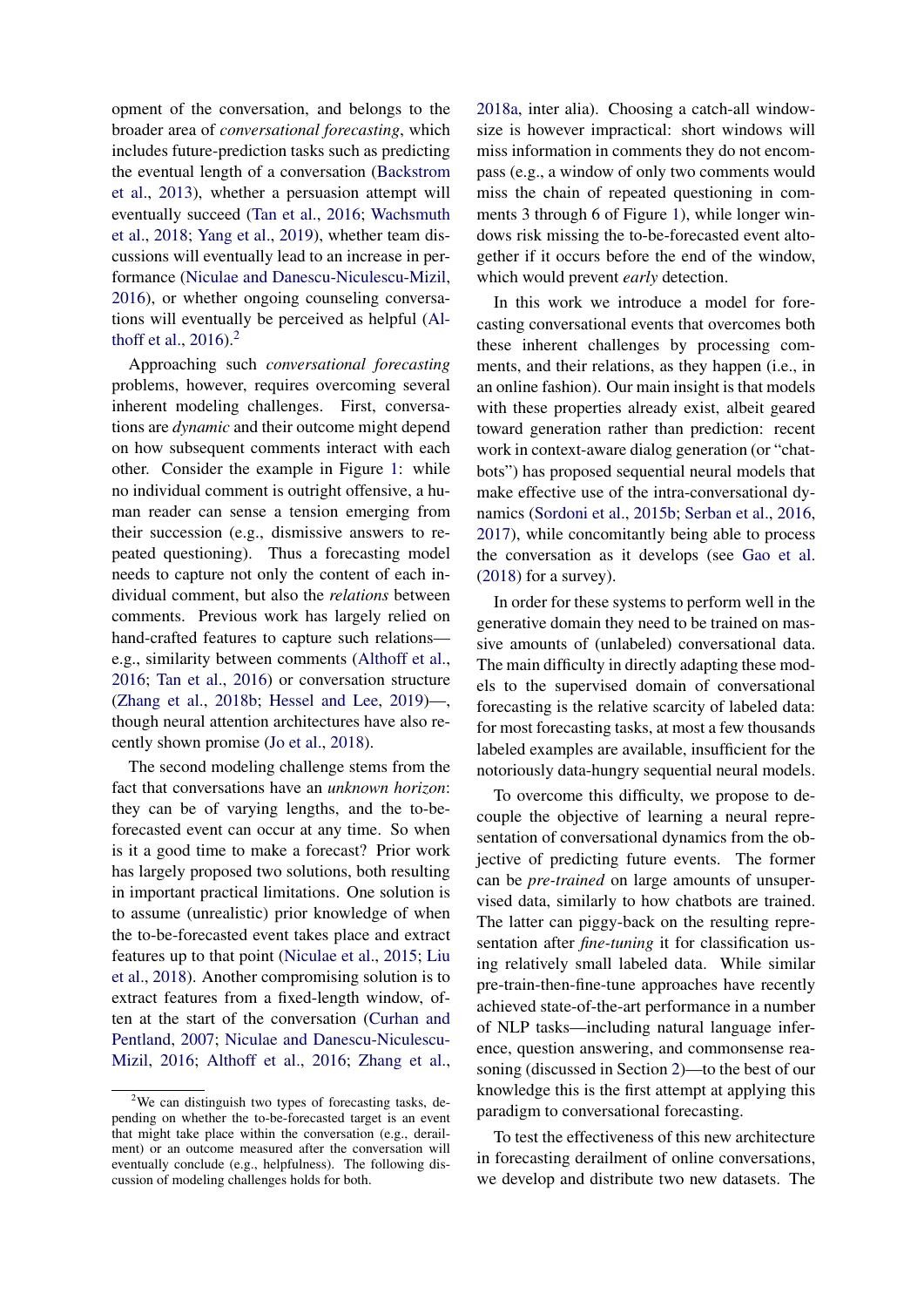first triples in size the highly curated 'Conversations Gone Awry' dataset [\(Zhang et al.,](#page-11-3) [2018a\)](#page-11-3), where civil-starting Wikipedia Talk Page conversations are crowd-labeled according to whether they eventually lead to personal attacks; the second relies on in-the-wild moderation of the popular subreddit ChangeMyView, where the aim is to forecast whether a discussion will later be subject to moderator action due to "rude or hostile" behavior. In both datasets, our model outperforms existing fixed-window approaches, as well as simpler sequential baselines that cannot account for inter-comment relations. Furthermore, by virtue of its online processing of the conversation, our system can provide substantial prior notice of upcoming derailment, triggering on average 3 comments (or 3 hours) before an overtly toxic comment is posted.

To summarize, in this work we:

- introduce the first model for forecasting conversational events that can capture the dynamics of a conversation *as it develops*;
- build two diverse datasets (one entirely new, one extending prior work) for the task of forecasting derailment of online conversations;
- compare the performance of our model against the current state-of-the-art, and evaluate its ability to provide *early* warning signs.

Our work is motivated by the goal of assisting human moderators of online communities by preemptively signaling at-risk conversations that might deserve their attention. However, we caution that any automated systems might encode or even amplify the biases existing in the training data [\(Park et al.,](#page-10-9) [2018;](#page-10-9) [Sap et al.,](#page-10-10) [2019;](#page-10-10) [Wiegand](#page-11-7) [et al.,](#page-11-7) [2019\)](#page-11-7), so a public-facing implementation would need to be exhaustively scrutinized for such biases [\(Feldman et al.,](#page-9-9) [2015\)](#page-9-9).

# <span id="page-2-0"></span>2 Further Related Work

Antisocial behavior. Antisocial behavior online comes in many forms, including harassment [\(Vi](#page-10-11)[tak et al.,](#page-10-11) [2017\)](#page-10-11), cyberbullying [\(Singh et al.,](#page-10-12) [2017\)](#page-10-12), and general aggression [\(Kayany,](#page-9-10) [1998\)](#page-9-10). Prior work has sought to understand different aspects of such behavior, including its effect on the communities where it happens [\(Collier and Bear,](#page-9-11) [2012;](#page-9-11) [Arazy et al.,](#page-9-12) [2013\)](#page-9-12), the actors involved [\(Cheng](#page-9-13) [et al.,](#page-9-13) [2017;](#page-9-13) [Volkova and Bell,](#page-10-13) [2017;](#page-10-13) [Kumar et al.,](#page-9-14) [2018;](#page-9-14) [Ribeiro et al.,](#page-10-14) [2018\)](#page-10-14) and connections to the outside world [\(Olteanu et al.,](#page-10-15) [2018\)](#page-10-15).

Post-hoc classification of conversations. There is a rich body of prior work on classifying the outcome of a conversation after it has concluded, or classifying conversational events after they happened. Many examples exist, but some more closely related to our present work include identifying the winner of a debate [\(Zhang et al.,](#page-11-8) [2016;](#page-11-8) [Potash and Rumshisky,](#page-10-16) [2017;](#page-10-16) [Wang et al.,](#page-11-9) [2017\)](#page-11-9), identifying successful negotiations [\(Curhan and](#page-9-7) [Pentland,](#page-9-7) [2007;](#page-9-7) [Cadilhac et al.,](#page-9-15) [2013\)](#page-9-15), as well as detecting whether deception [\(Girlea et al.,](#page-9-16) [2016;](#page-9-16) Pérez-Rosas et al., [2016;](#page-10-17) [Levitan et al.,](#page-9-17) [2018\)](#page-9-17) or disagreement [\(Galley et al.,](#page-9-18) [2004;](#page-9-18) [Abbott et al.,](#page-8-1) [2011;](#page-8-1) [Allen et al.,](#page-9-19) [2014;](#page-9-19) [Wang and Cardie,](#page-11-10) [2014;](#page-11-10) [Rosenthal and McKeown,](#page-10-18) [2015\)](#page-10-18) has occurred.

Our goal is different because we wish to *forecast* conversational events before they happen and while the conversation is still ongoing (potentially allowing for interventions). Note that some posthoc tasks can also be re-framed as forecasting tasks (assuming the existence of necessary labels); for instance, predicting whether an ongoing conversation *will* eventually spark disagreement [\(Hes](#page-9-5)[sel and Lee,](#page-9-5) [2019\)](#page-9-5), rather than detecting alreadyexisting disagreement.

Conversational forecasting. As described in Section [1,](#page-0-2) prior work on forecasting conversational outcomes and events has largely relied on handcrafted features to capture aspects of conversational dynamics. Example feature sets include statistical measures based on similarity between utterances [\(Althoff et al.,](#page-9-4) [2016\)](#page-9-4), sentiment imbalance [\(Niculae et al.,](#page-10-5) [2015\)](#page-10-5), flow of ideas [\(Nicu](#page-10-5)[lae et al.,](#page-10-5) [2015\)](#page-10-5), increase in hostility [\(Liu et al.,](#page-10-2) [2018\)](#page-10-2), reply rate [\(Backstrom et al.,](#page-9-3) [2013\)](#page-9-3) and graph representations of conversations [\(Garimella](#page-9-20) [et al.,](#page-9-20) [2017;](#page-9-20) [Zhang et al.,](#page-11-6) [2018b\)](#page-11-6). By contrast, we aim to automatically learn neural representations of conversational dynamics through pre-training.

Such hand-crafted features are typically extracted from fixed-length windows of the conversation, leaving unaddressed the problem of unknown horizon. While some work has trained *multiple* models for different window-lengths [\(Liu](#page-10-2) [et al.,](#page-10-2) [2018;](#page-10-2) [Hessel and Lee,](#page-9-5) [2019\)](#page-9-5), they consider these models to be independent and, as such, do not address the issue of aggregating them into a single forecast (i.e., deciding at what point to make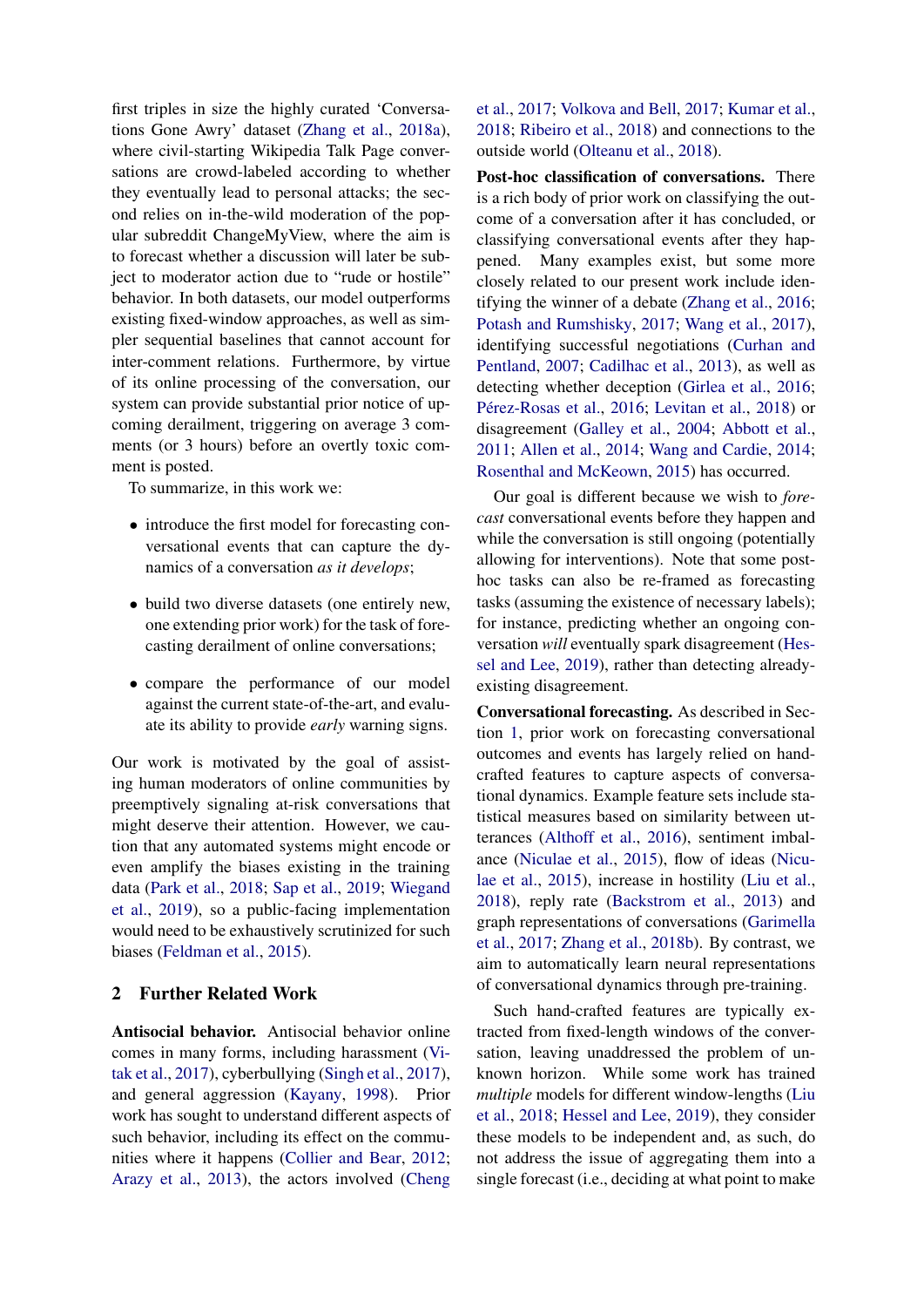a prediction). We implement a simple sliding windows solution as a baseline (Section [5\)](#page-5-0).

Pre-training for NLP. The use of pre-training for natural language tasks has been growing in popularity after recent breakthroughs demonstrating improved performance on a wide array of benchmark tasks [\(Peters et al.,](#page-10-19) [2018;](#page-10-19) [Radford et al.,](#page-10-20) [2018\)](#page-10-20). Existing work has generally used a language modeling objective as the pre-training objective; examples include next-word prediction [\(Howard and Ruder,](#page-9-21) [2018\)](#page-9-21), sentence autoencoding, [\(Dai and Le,](#page-9-22) [2015\)](#page-9-22), and machine translation [\(McCann et al.,](#page-10-21) [2017\)](#page-10-21). BERT [\(Devlin et al.,](#page-9-23) [2019\)](#page-9-23) introduces a variation on this in which the goal is to predict the next sentence in a document given the current sentence. Our pre-training objective is similar in spirit, but operates at a *conversation* level, rather than a document level. We hence view our objective as *conversational modeling* rather than (only) language modeling. Furthermore, while BERT's sentence prediction objective is framed as a multiple-choice task, our objective is framed as a generative task.

## <span id="page-3-4"></span>3 Derailment Datasets

We consider two datasets, representing related but slightly different forecasting tasks. The first dataset is an expanded version of the annotated Wikipedia conversations dataset from [Zhang et al.](#page-11-3) [\(2018a\)](#page-11-3). This dataset uses carefully-controlled crowdsourced labels, strictly filtered to ensure the conversations are civil up to the moment of a personal attack. This is a useful property for the purposes of model analysis, and hence we focus on this as our primary dataset. However, we are conscious of the possibility that these strict labels may not fully capture the kind of behavior that moderators care about in practice. We therefore introduce a secondary dataset, constructed from the subreddit ChangeMyView (CMV) that does not use posthoc annotations. Instead, the prediction task is to forecast whether the conversation will be subject to moderator action in the future.

Wikipedia data. [Zhang et al.'](#page-11-3)s 'Conversations Gone Awry' dataset consists of 1,270 conversations that took place between Wikipedia editors on publicly accessible talk pages. The conversations are sourced from the WikiConv dataset [\(Hua et al.,](#page-9-24) [2018\)](#page-9-24) and labeled by crowdworkers as either containing a *personal attack* from within (i.e., hostile behavior by one user in the conversation directed towards another) or remaining civil throughout.

A series of controls are implemented to prevent models from picking up on trivial correlations. To prevent models from capturing topic-specific information (e.g., political conversations are more likely to derail), each attack-containing conversation is paired with a clean conversation from the same talk page, where the talk page serves as a proxy for topic. $3$  To force models to actually capture conversational dynamics rather than detecting already-existing toxicity, human annotations are used to ensure that all comments preceding a personal attack are civil.

To the ends of more effective model training, we elected to expand the 'Conversations Gone Awry' dataset, using the original annotation procedure. Since we found that the original data skewed towards shorter conversations, we focused this crowdsourcing run on longer conversations: ones with 4 or more comments preceding the attack.[4](#page-3-1) Through this additional crowdsourcing, we expand the dataset to 4,188 conversations, which we are publicly releasing as part of the Cornell Conversational Analysis Toolkit (ConvoKit).[5](#page-3-2)

We perform an 80-20-20 train/dev/test split, ensuring that paired conversations end up in the same split in order to preserve the topic control. Finally, we randomly sample another 1 million conversations from WikiConv to use for the unsupervised pre-training of the generative component.

Reddit CMV data. The CMV dataset is constructed from conversations collected via the Reddit API. In contrast to the Wikipedia-based dataset, we explicitly avoid the use of post-hoc annotation. Instead, we use as our label whether a conversation eventually had a comment removed by a moderator for violation of Rule 2: "Don't be rude or hostile to other users".[6](#page-3-3)

Though the lack of post-hoc annotation limits the degree to which we can impose controls on the data (e.g., some conversations may contain toxic comments not flagged by the moderators) we do reproduce as many of the Wikipedia data's controls as we can. Namely, we replicate the topic

<span id="page-3-0"></span><sup>&</sup>lt;sup>3</sup>Paired conversations were also enforced to be similar in length, so that length distribution is the same between classes.

<span id="page-3-1"></span><sup>&</sup>lt;sup>4</sup>We cap the length at 10 to avoid overwhelming the crowdworkers.

<span id="page-3-3"></span><span id="page-3-2"></span><sup>5</sup> [convokit.cornell.edu](http://convokit.cornell.edu)

<sup>&</sup>lt;sup>6</sup>The existence of this specific rule, the standardized moderation messages and the civil character of the Change-MyView subreddit was our initial motivation for choosing it.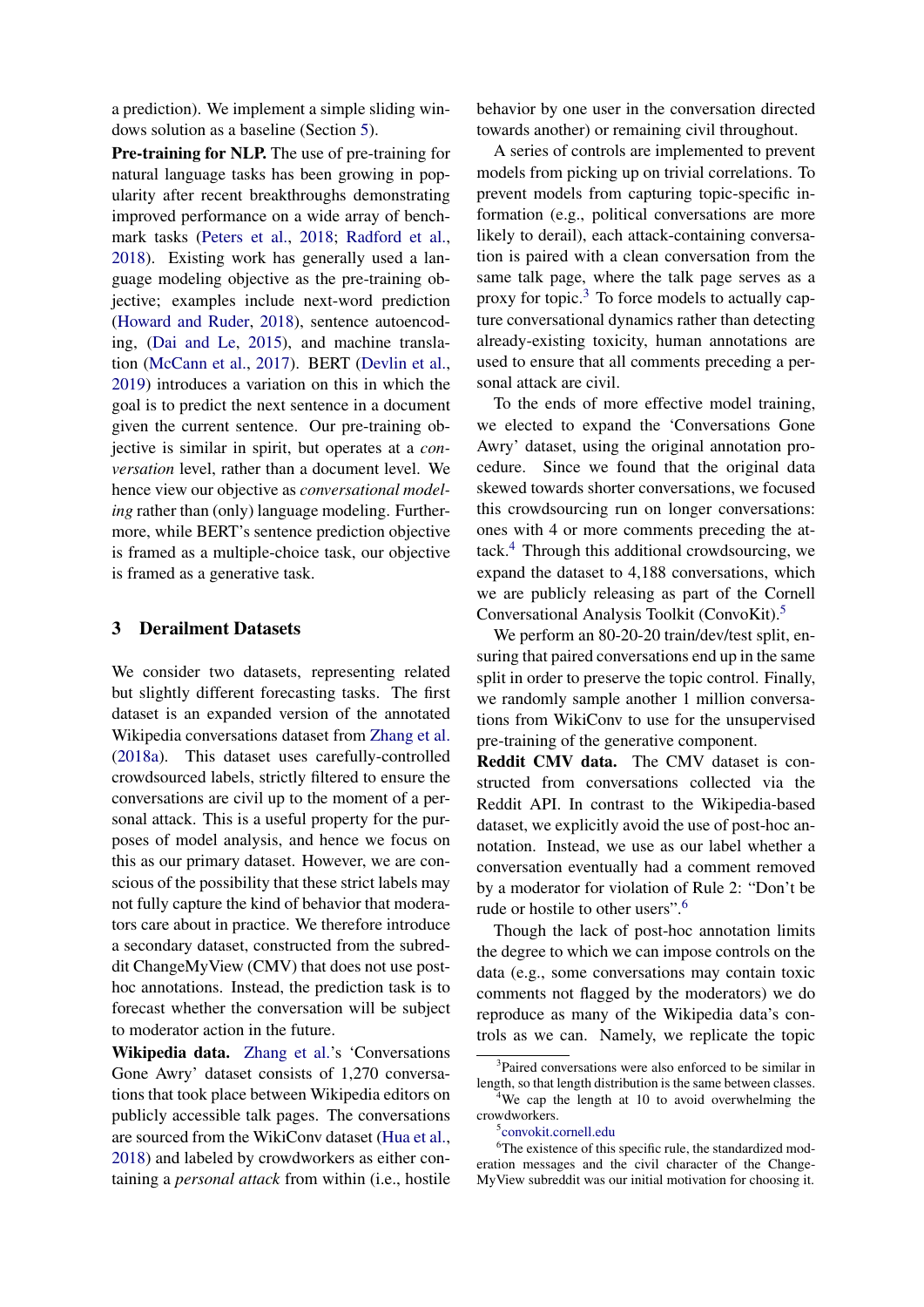<span id="page-4-2"></span>

Figure 2: Sketch of the CRAFT architecture.

control pairing by choosing pairs of positive and negative examples that belong to the same top-level post, following [Tan et al.](#page-10-3)  $(2016)$ ;<sup>[7](#page-4-0)</sup> and enforce that the removed comment was made by a user who was previously involved in the conversation.[8](#page-4-1) This process results in 6,842 conversations, to which we again apply a pair-preserving 80-20- 20 split. Finally, we gather over 600,000 conversations that do not include any removed comment, for unsupervised pre-training.

#### 4 Conversational Forecasting Model

We now describe our general model for forecasting future conversational events. Our model integrates two components: (a) a generative dialog model that learns to represent conversational dynamics in an unsupervised fashion; and (b) a supervised component that fine-tunes this representation to forecast future events. Figure [2](#page-4-2) provides an overview of the proposed architecture, henceforth CRAFT (Conversational Recurrent Architecture for ForecasTing).

Terminology. For modeling purposes, we treat a conversation as a sequence of N comments  $C =$  ${c_1, \ldots, c_N}$ . Each comment, in turn, is a sequence of tokens, where the number of tokens may vary from comment to comment. For the *n*-th comment  $(1 \leq n \leq N)$ , we let  $M_n$  denote the number of tokens. Then, a comment  $c_n$ can be represented as a sequence of  $M_n$  tokens:  $c_n = \{w_1, \ldots, w_{M_n}\}.$ 

Generative component. For the generative component of our model, we use a hierarchical recurrent encoder-decoder (HRED) architecture [\(Sor](#page-10-22)[doni et al.,](#page-10-22) [2015a\)](#page-10-22), a modified version of the popular sequence-to-sequence (seq2seq) architecture [\(Sutskever et al.,](#page-10-23) [2014\)](#page-10-23) designed to account for dependencies between consecutive inputs. [Ser](#page-10-7)[ban et al.](#page-10-7) [\(2016\)](#page-10-7) showed that HRED can successfully model conversational context by encoding the temporal structure of previously seen comments, making it an ideal fit for our use case. Here, we provide a high-level summary of the HRED architecture, deferring deeper technical discussion to [Sordoni et al.](#page-10-22) [\(2015a\)](#page-10-22) and [Serban et al.](#page-10-7) [\(2016\)](#page-10-7).

An HRED dialog model consists of three components: an utterance encoder, a context encoder, and a decoder. The utterance encoder is responsible for generating semantic vector representations of comments. It consists of a recurrent neural network (RNN) that reads a comment tokenby-token, and on each token  $w_m$  updates a hidden state  $h^{\text{enc}}$  based on the current token and the previous hidden state:

$$
h_m^{\text{enc}} = f^{\text{RNN}}(h_{m-1}^{\text{enc}}, w_m) \tag{1}
$$

where  $f^{RNN}$  is a nonlinear gating function (our implementation uses GRU [\(Cho et al.,](#page-9-25) [2014\)](#page-9-25)). The final hidden state  $h_M^{\text{enc}}$  can be viewed as a vector encoding of the entire comment.

Running the encoder on each comment  $c_n$  results in a sequence of  $N$  vector encodings. A second encoder, the context encoder, is then run over this sequence:

$$
h_n^{\text{con}} = f^{\text{RNN}}(h_{n-1}^{\text{con}}, h_{M_n}^{\text{enc}})
$$
 (2)

Each hidden state  $h_n^{\text{con}}$  can then be viewed as an encoding of the full conversational context up to and including the  $n$ -th comment. To generate a response to comment *n*, the context encoding  $h_n^{\text{con}}$  is used to initialize the hidden state  $h_0^{\text{dec}}$  of a decoder RNN. The decoder produces a response token by token using the following recurrence:

$$
h_t^{\text{dec}} = f^{\text{RNN}}(h_{t-1}^{\text{dec}}, w_{t-1})
$$
  
\n
$$
w_t = f^{\text{out}}(h_t^{\text{dec}})
$$
 (3)

where  $f^{\text{out}}$  is some function that outputs a probability distribution over words; we implement this using a simple feedforward layer. In our implementation, we further augment the decoder with attention [\(Bahdanau et al.,](#page-9-26) [2014;](#page-9-26) [Luong et al.,](#page-10-24)

<span id="page-4-1"></span><span id="page-4-0"></span> $7$ The top-level post is not part of the conversations.

<sup>&</sup>lt;sup>8</sup>We also impose the same length restriction on the number of comments preceding the removed comment, for comparability and for computational considerations.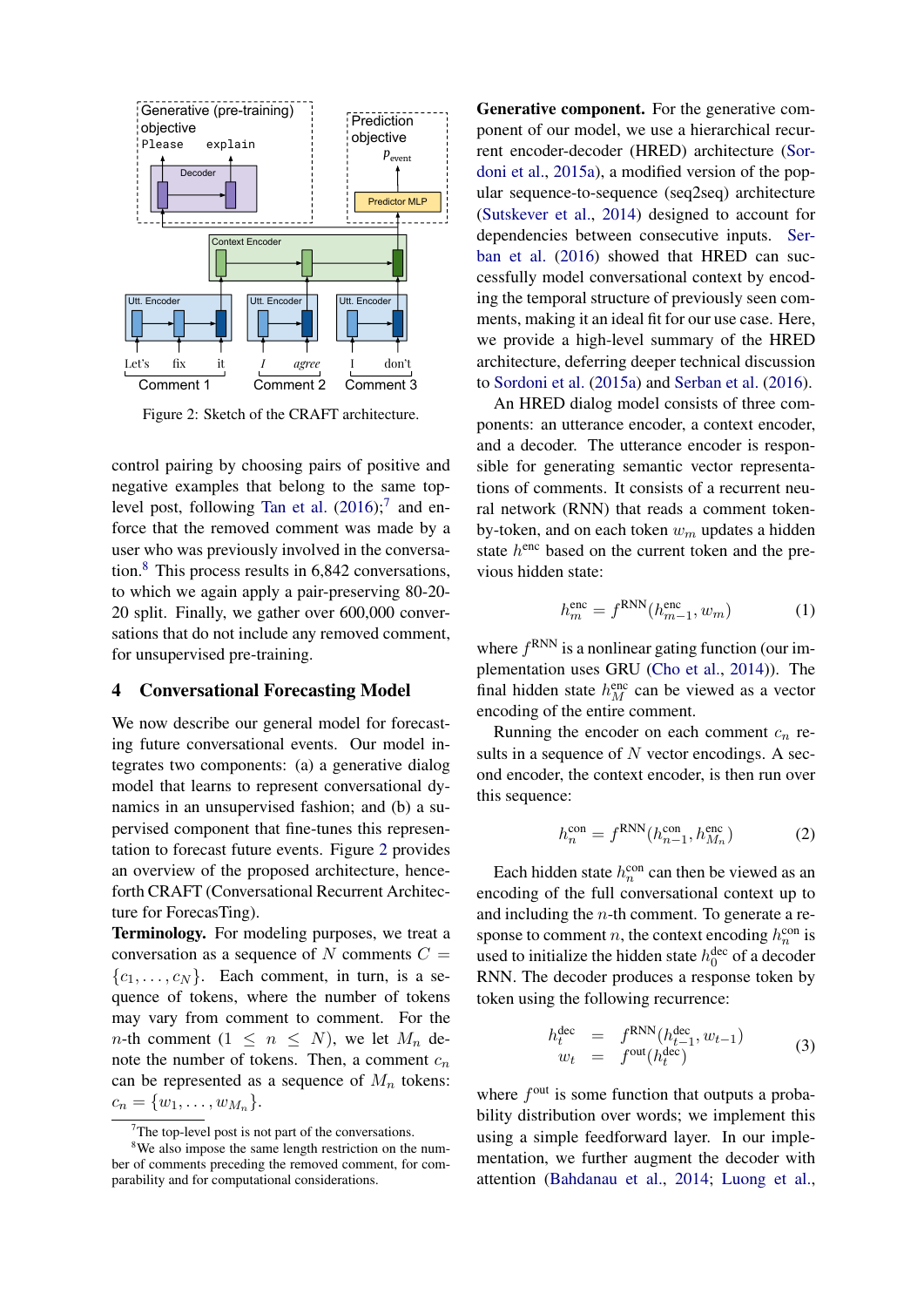[2015\)](#page-10-24) over context encoder states to help capture long-term inter-comment dependencies. This generative component can be pre-trained using unlabeled conversational data.

Prediction component. Given a pre-trained HRED dialog model, we aim to extend the model to predict from the conversational context whether the to-be-forecasted event will occur. Our predictor consists of a multilayer perceptron (MLP) with 3 fully-connected layers, leaky ReLU activations between layers, and sigmoid activation for output. For each comment  $c_n$ , the predictor takes as input the context encoding  $h_n^{\text{con}}$  and forwards it through the MLP layers, resulting in an output score that is interpreted as a probability  $p_{event}(c_{n+1})$  that the to-be-forecasted event will happen (e.g., that the conversation will derail).

Training the predictive component starts by initializing the weights of the encoders to the values learned in pre-training. The main training loop then works as follows: for each positive sample—i.e., a conversation containing an instance of the to-be-forecasted event (e.g., derailment) at comment  $c_e$ —we feed the context  $c_1, \ldots, c_{e-1}$  through the encoder and classifier, and compute cross-entropy loss between the classifier output and expected output of 1. Similarly, for each negative sample—i.e., a conversation where none of the comments exhibit the to-beforecasted event and that ends with  $c_N$ —we feed the context  $c_1, \ldots, c_{N-1}$  through the model and compute loss against an expected output of 0.

Note that the parameters of the generative component are not held fixed during this process; instead, backpropagation is allowed to go all the way through the encoder layers. This process, known as *fine-tuning*, reshapes the representation learned during pre-training to be more directly useful to prediction [\(Howard and Ruder,](#page-9-21) [2018\)](#page-9-21).

We implement the model and training code using PyTorch, and we are publicly releasing our implementation and the trained models together with the data as part of ConvoKit.

## <span id="page-5-0"></span>5 Forecasting Derailment

We evaluate the performance of CRAFT in the task of forecasting conversational derailment in both the Wikipedia and CMV scenarios. To this end, for each of these datasets we pre-train the generative component on the unlabeled portion of the data and fine-tune it on the labeled training split (data size detailed in Section [3\)](#page-3-4).

In order to evaluate our sequential system against conversational-level ground truth, we need to aggregate comment level predictions. If *any* comment in the conversation *triggers* a positive prediction—i.e.,  $p_{event}(c_{n+1})$  is greater than a threshold learned on the development split—then the respective conversation is predicted to derail. If this forecast is triggered in a conversation that actually derails, but *before* the derailment actually happens, then the conversation is counted as a true positive; otherwise it is a false positive. If no positive predictions are triggered for a conversation, but it actually derails then it counts as a false negative; if it does not derail then it is a true negative.

Fixed-length window baselines. We first seek to compare CRAFT to existing, fixed-length window approaches to forecasting. To this end, we implement two such baselines: *Awry*, which is the state-of-the-art method proposed in [Zhang et al.](#page-11-3) [\(2018a\)](#page-11-3) based on pragmatic features in the first comment-reply pair,<sup>[9](#page-5-1)</sup> and *BoW*, a simple bagof-words baseline that makes a prediction using TF-IDF weighted bag-of-words features extracted from the first comment-reply pair.

Online forecasting baselines. Next, we consider simpler approaches for making forecasts as the conversations happen (i.e., in an online fashion). First, we propose *Cumulative BoW*, a model that recomputes bag-of-words features on all comments seen thus far every time a new comment arrives. While this approach does exhibit the desired behavior of producing updated predictions for each new comment, it fails to account for relationships between comments.

This simple cumulative approach cannot be directly extended to models whose features are strictly based on a fixed number of comments, like Awry. An alternative is to use a *sliding window*: for a feature set based on a window of  $W$  comments, upon each new comment we can extract features from a window containing that comment and the  $W - 1$  comments preceding it. We apply this to the Awry method and call this model *Sliding Awry*. For both these baselines, we aggregate comment-level predictions in the same way as in our main model.

CRAFT ablations. Finally, we consider two modified versions of the CRAFT model in order

<span id="page-5-1"></span><sup>&</sup>lt;sup>9</sup>We use the ConvoKit implementation.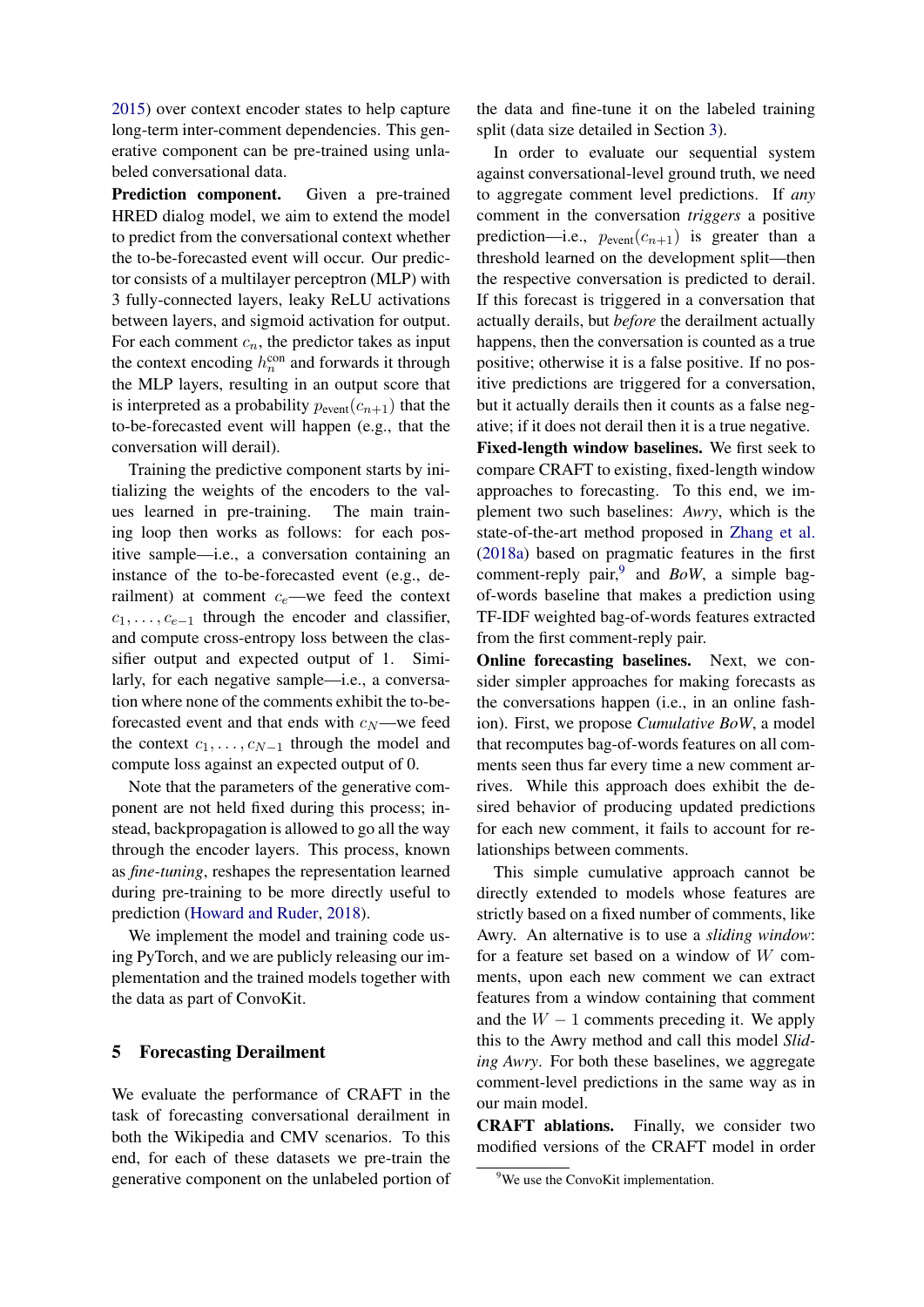<span id="page-6-1"></span>

|                                                      |              |              |                              | Capabilities Wikipedia Talk Pages |                        |      |                                  |              | <b>Reddit CMV</b> |                               |                        |                                                                          |              |
|------------------------------------------------------|--------------|--------------|------------------------------|-----------------------------------|------------------------|------|----------------------------------|--------------|-------------------|-------------------------------|------------------------|--------------------------------------------------------------------------|--------------|
| Model                                                | D            | $\mathbf{O}$ |                              | A                                 | P                      | R    | <b>FPR</b>                       | <b>F1</b>    | $\mathbf{A}$      | $\mathbf{P}$                  | R                      | <b>FPR</b>                                                               | - F1         |
| <b>BoW</b><br>Awry                                   | $\checkmark$ |              |                              |                                   | 56.5 55.6 65.5         |      | 52.4<br>58.9 59.2 57.6 39.8 58.4 | 60.1         |                   | 52.1 51.8 61.3                |                        | 57.0<br>54.4 55.0 48.3 <b>39.5</b> 51.4                                  | 56.1         |
| Cumul. BoW<br>Sliding Awry $\checkmark$ $\checkmark$ |              |              |                              |                                   | 60.6 57.7              | 79.3 | 58.1<br>60.6 60.2 62.4 41.2 61.3 | 66.8         |                   |                               | 59.9 58.8 65.9         | 46.2<br>$\begin{bmatrix} 56.8 & 56.6 & 58.2 & 44.6 & 57.4 \end{bmatrix}$ | 62.1         |
| $CRAFT - CE$<br><b>CRAFT</b>                         |              | $\checkmark$ | $\checkmark$<br>$\checkmark$ |                                   | 64.9 64.4<br>66.5 63.7 | 66.7 | <b>36.9</b><br>77.1 44.1         | 65.5<br>69.8 |                   | $\vert 57.7 \quad 56.1 \vert$ | 71.2<br>63.4 60.4 77.5 | 55.7<br>50.7                                                             | 62.8<br>67.9 |

Table 1: Comparison of the capabilities of each baseline and our CRAFT models (full and without the Context Encoder) with regards to capturing inter-comment (D)ynamics, processing conversations in an (O)nline fashion, and automatically (L)earning feature representations, as well as their performance in terms of (A)ccuracy, (P)recision, (R)ecall, False Positive Rate (FPR), and F1 score. Awry is the model previously proposed by [Zhang et al.](#page-11-3) [\(2018a\)](#page-11-3) for this task.

to evaluate the impact of two of its key components: (1) the pre-training step, and (2) its ability to capture inter-comment dependencies through its hierarchical memory.

To evaluate the impact of pre-training, we train the prediction component of CRAFT on only the labeled training data, without first pre-training the encoder layers with the unlabeled data. We find that given the relatively small size of labeled data, this baseline fails to successfully learn, and ends up performing at the level of random guessing.[10](#page-6-0) This result underscores the need for the pretraining step that can make use of unlabeled data.

To evaluate the impact of the hierarchical memory, we implement a simplified version of CRAFT where the memory size of the context encoder is zero (*CRAFT*  $-$  *CE*), thus effectively acting as if the pre-training component is a vanilla seq2seq model. In other words, this model cannot capture inter-comment dependencies, and instead at each step makes a prediction based only on the utterance encoding of the latest comment.

Results. Table [1](#page-6-1) compares CRAFT to the baselines on the test splits (random baseline is 50%) and illustrates several key findings. First, we find that unsurprisingly, accounting for full conversational context is indeed helpful, with even the simple online baselines outperforming the fixedwindow baselines. On both datasets, CRAFT outperforms all baselines (including the other online models) in terms of accuracy and F1. Furthermore, although it loses on precision (to CRAFT − CE) and recall (to Cumulative BoW) individually on the Wikipedia data, CRAFT has the supe-

<span id="page-6-2"></span>

Figure 3: Precision-recall curves and the area under each curve. To reduce clutter, we show only the curves for Wikipedia data (CMV curves are similar) and exclude the fixed-length window baselines (which perform worse).

rior *balance* between the two, having both a visibly higher precision-recall curve and larger area under the curve (AUPR) than the baselines (Figure [3\)](#page-6-2). This latter property is particularly useful in a practical setting, as it allows moderators to tune model performance to some desired precision without having to sacrifice as much in the way of recall (or vice versa) compared to the baselines and pre-existing solutions.

#### 6 Analysis

We now examine the behavior of CRAFT in greater detail, to better understand its benefits and limitations. We specifically address the following questions: (1) How much early warning does the the model provide? (2) Does the model actually

<span id="page-6-0"></span><sup>&</sup>lt;sup>10</sup>We thus exclude this baseline from the results summary.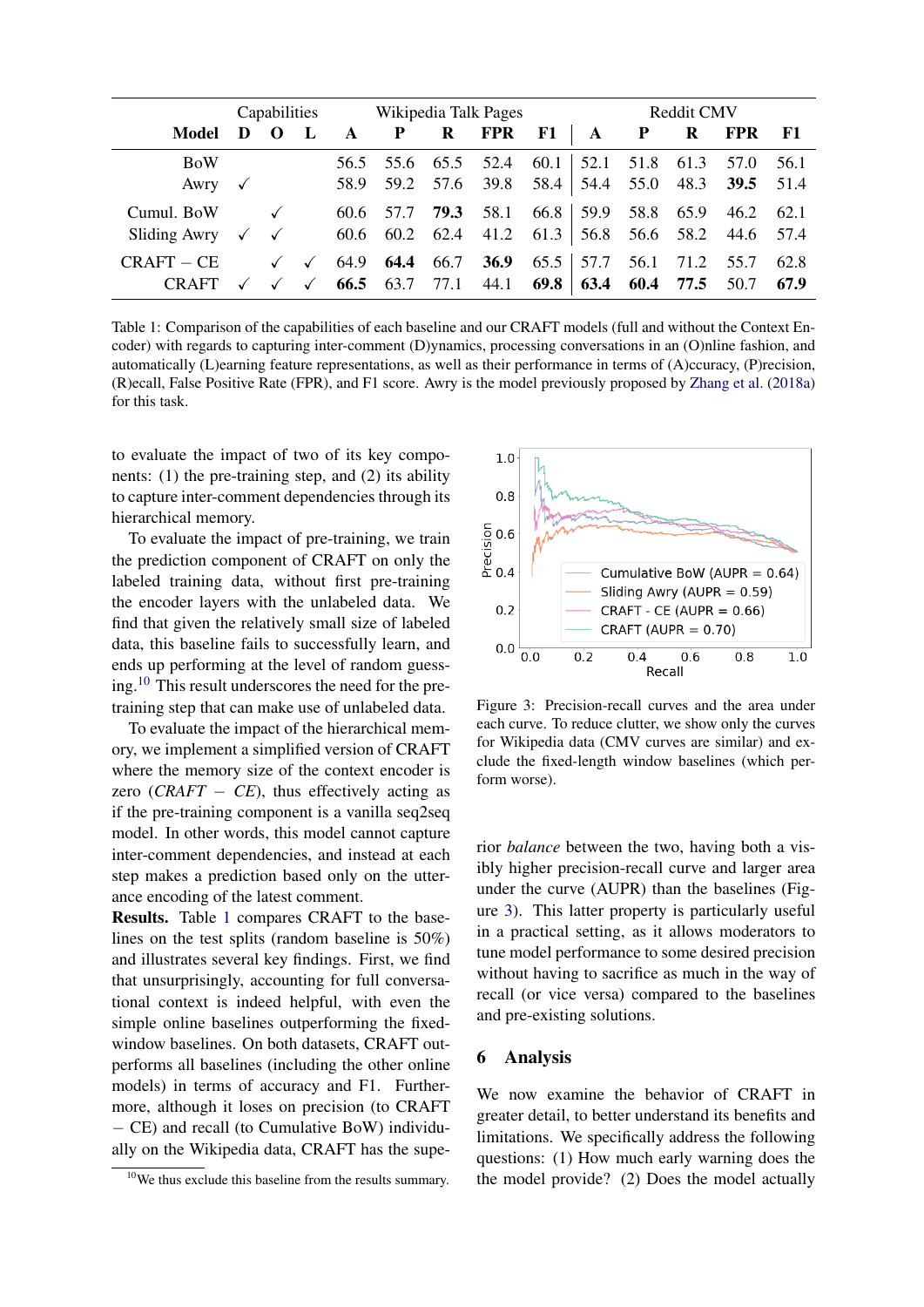<span id="page-7-1"></span>

Figure 4: Distribution of number of comments elapsed between the model's first warning and the attack.

learn an order-sensitive representation of conver-sational context?<sup>[11](#page-7-0)</sup>

Early warning, but how early? The recent interest in forecasting antisocial behavior has been driven by a desire to provide pre-emptive, actionable warning to moderators. But does our model trigger early enough for any such practical goals?

For each personal attack correctly forecasted by our model, we count the number of comments elapsed between the time the model is first triggered and the attack. Figure [4](#page-7-1) shows the distribution of these counts: on average, the model warns of an attack 3 comments before it actually happens (4 comments for CMV). To further evaluate how much time this early warning would give to the moderator, we also consider the difference in timestamps between the comment where the model first triggers and the comment containing the actual attack. Over 50% of conversations get at least 3 hours of advance warning (2 hours for CMV). Moreover, 39% of conversations get at least *12 hours* of early warning before they derail. Does order matter? One motivation behind the design of our model was the intuition that comments in a conversation are not independent events; rather, the order in which they appear matters (e.g., a blunt comment followed by a polite one feels intuitively different from a polite comment followed by a blunt one). By design, CRAFT has the capacity to learn an order-sensitive representation of conversational context, but how can we know that this capacity is actually used? It is conceivable that the model is simply computing an order-insensitive "bag-of-features". Neural network models are notorious for their lack of trans-

<span id="page-7-2"></span>

Figure 5: The prefix-shuffling procedure  $(t = 4)$ .

parency, precluding an analysis of how *exactly* CRAFT models conversational context. Nevertheless, through two simple exploratory experiments, we seek to show that it does not completely ignore comment order.

The first experiment for testing whether the model accounts for comment order is a *prefixshuffling* experiment, visualized in Figure [5.](#page-7-2) For each conversation that the model predicts will derail, let  $t$  denote the index of the triggering comment, i.e., the index where the model first made a derailment forecast. We then construct *synthetic* conversations by taking the first  $t - 1$  comments (henceforth referred to as the *prefix*) and random-izing their order.<sup>[12](#page-7-3)</sup> Finally, we count how often the model no longer predicts derailment at index  $t$ in the synthetic conversations. If the model were ignoring comment order, its prediction should remain unchanged (as it remains for the Cumulative BoW baseline), since the actual *content* of the first  $t$  comments has not changed (and CRAFT inference is deterministic). We instead find that in roughly one fifth of cases (12% for CMV) the model changes its prediction on the synthetic conversations. This suggests that CRAFT learns an order-sensitive representation of context, not a mere "bag-of-features".

To more concretely quantify how much this order-sensitive context modeling helps with prediction, we can actively prevent the model from learning and exploiting any order-related dynamics. We achieve this through another type of shuffling experiment, where we go back even further and shuffle the comment order in the conversations used for pre-training, fine-tuning and testing. This procedure preserves the model's ability to capture signals present within the individual comments processed so far, as the utterance encoder is unaffected, but inhibits it from capturing any meaningful order-sensitive dynamics. We find that this hurts the model's performance (65% ac-

<span id="page-7-0"></span><sup>&</sup>lt;sup>11</sup>We choose to focus on the Wikipedia scenario since the conversational prefixes are hand-verified to be civil. For completeness we also report results for Reddit CMV throughout, but they should be taken with an additional grain of salt.

<span id="page-7-3"></span><sup>&</sup>lt;sup>12</sup>We restrict the experiment to cases where  $t > 3$ , as prefixes consisting of only one comment cannot be reordered.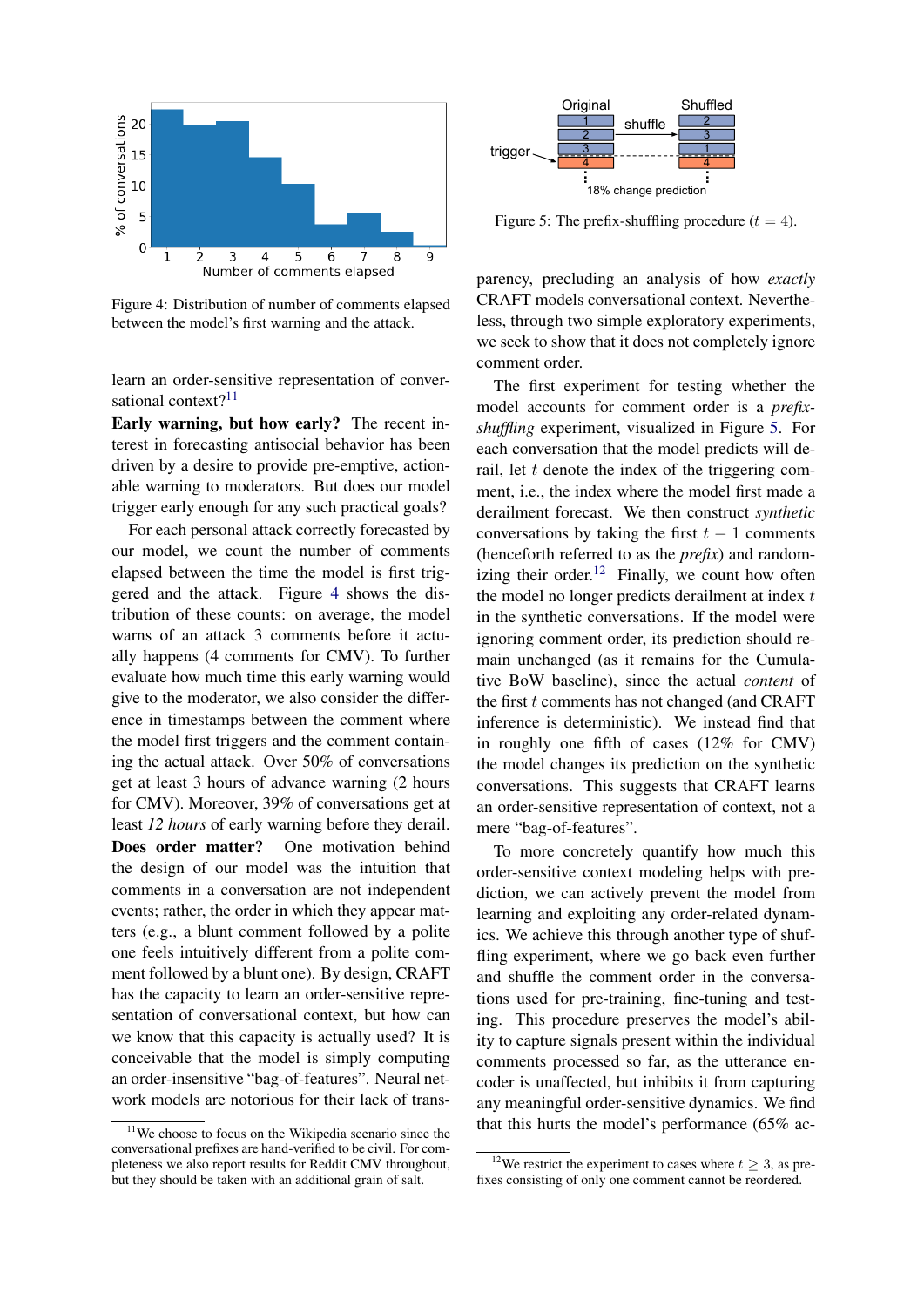curacy for Wikipedia, 59.5% for CMV), lowering it to a level similar to that of the version where we completely disable the context encoder.

Taken together, these experiments provide evidence that CRAFT uses its capacity to model conversational context in an order-sensitive fashion, and that it makes effective use of the dynamics within. An important avenue for future work would be developing more transparent models that can shed light on exactly *what* kinds of orderrelated features are being extracted and *how* they are used in prediction.

## 7 Conclusions and Future Work

In this work, we introduced a model for forecasting conversational events that processes comments as they happen and takes the full conversational context into account to make an updated prediction at each step. This model fills a void in the existing literature on conversational forecasting, simultaneously addressing the dual challenges of capturing inter-comment dynamics and dealing with an unknown horizon. We find that our model achieves state-of-the-art performance on the task of forecasting derailment in two different datasets that we release publicly. We further show that the resulting system can provide substantial prior notice of derailment, opening up the potential for preemptive interventions by human moderators [\(Seering et al.,](#page-10-25) [2017\)](#page-10-25).

While we have focused specifically on the task of forecasting derailment, we view this work as a step towards a more general model for real-time forecasting of other types of emergent properties of conversations. Follow-up work could adapt the CRAFT architecture to address other forecasting tasks mentioned in Section [2—](#page-2-0)including those for which the outcome is extraneous to the conversation. We expect different tasks to be informed by different types of inter-comment dynamics, and further architecture extensions could add additional supervised fine-tuning in order to direct it to focus on specific dynamics that might be relevant to the task (e.g., exchange of ideas between interlocutors or stonewalling).

With respect to forecasting derailment, there remain open questions regarding what human moderators actually desire from an early-warning system, which would affect the design of a practical system based on this work. For instance, how early does a warning need to be in order for moder-

ators to find it useful? What is the optimal balance between precision, recall, and false positive rate at which such a system is truly improving moderator productivity rather than wasting their time through false positives? What are the ethical implications of such a system? Follow-up work could run a user study of a prototype system with actual moderators to address these questions.

A practical limitation of the current analysis is that it relies on balanced datasets, while derailment is a relatively rare event for which a more restrictive trigger threshold would be appropriate. While our analysis of the precision-recall curve suggests the system is robust across multiple thresholds  $(AUPR = 0.7)$ , additional work is needed to establish whether the recall tradeoff would be acceptable in practice.

Finally, one major limitation of the present work is that it assigns a single label to each conversation: does it derail or not? In reality, derailment need not spell the end of a conversation; it is possible that a conversation could get back on track, suffer a repeat occurrence of antisocial behavior, or any number of other trajectories. It would be exciting to consider finer-grained forecasting of conversational trajectories, accounting for the natural—and sometimes chaotic—ebband-flow of human interactions.

Acknowledgements. We thank Caleb Chiam, Liye Fu, Lillian Lee, Alexandru Niculescu-Mizil, Andrew Wang and Justine Zhang for insightful conversations (with unknown horizon), Aditya Jha for his great help with implementing and running the crowd-sourcing tasks, Thomas Davidson and Claire Liang for exploratory data annotation, as well as the anonymous reviewers for their helpful comments. This work is supported in part by the NSF CAREER award IIS-1750615 and by the NSF Grant SES-1741441.

#### **References**

- <span id="page-8-1"></span>Rob Abbott, Marilyn Walker, Pranav Anand, Jean E. Fox Tree, Robeson Bowmani, and Joseph King. 2011. How Can You Say Such Things?!?: Recognizing Disagreement in Informal Political Argument. In *Proceedings of the Workshop on Languages in Social Media*.
- <span id="page-8-0"></span>Yavuz Akbulut, Yusuf Levent Sahin, and Bahadir Eristi. 2010. Cyberbullying Victimization among Turkish Online Social Utility Members. *Educational Technology & Society*, 13(4).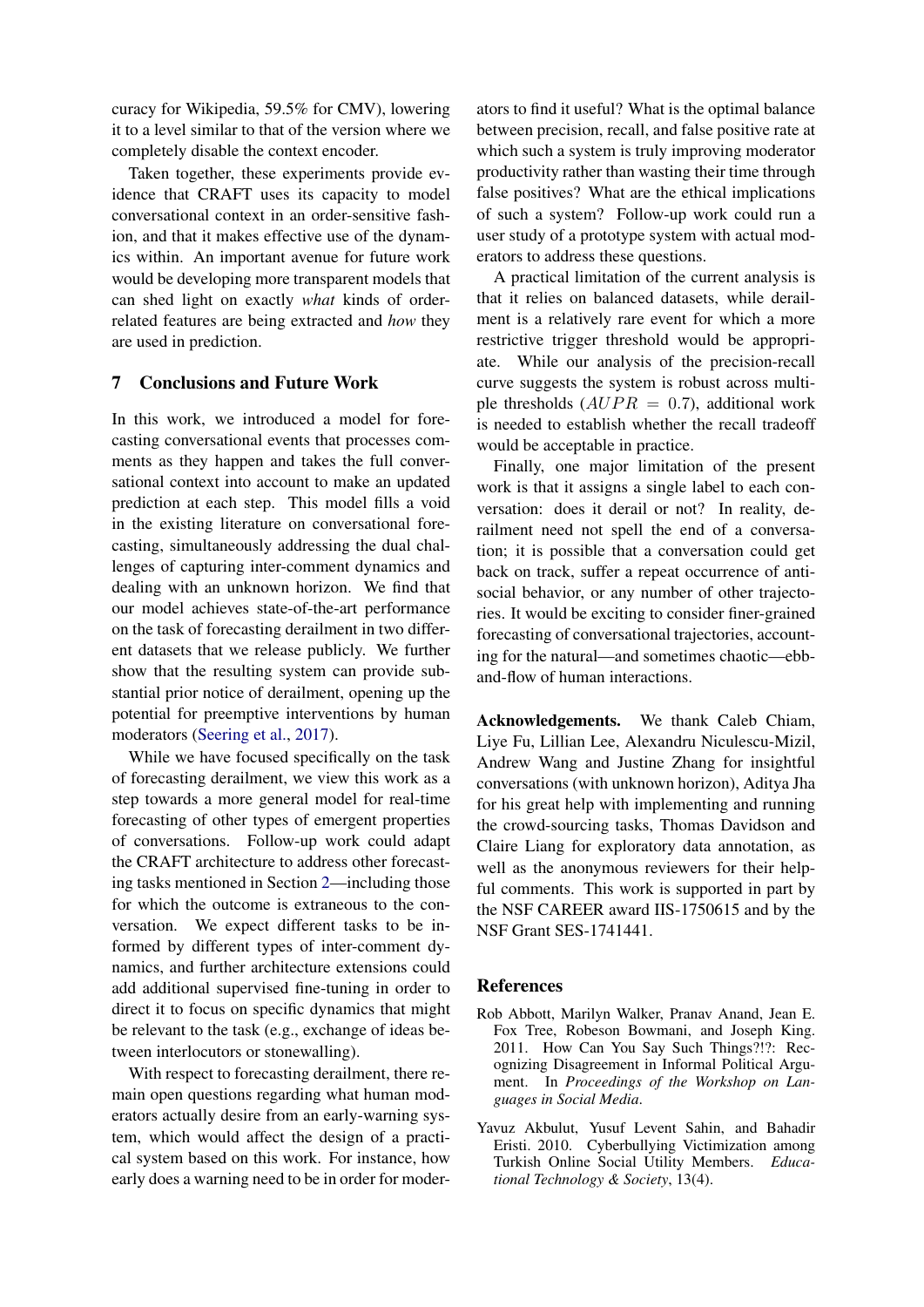- <span id="page-9-19"></span>Kelsey Allen, Giuseppe Carenini, and Raymond T. Ng. 2014. Detecting Disagreement in Conversations using Pseudo-Monologic Rhetorical Structure. In *Proceedings of EMNLP*.
- <span id="page-9-4"></span>Tim Althoff, Kevin Clark, and Jure Leskovec. 2016. Large-scale Analysis of Counseling Conversations: An Application of Natural Language Processing to Mental Health. *Transactions of the Association for Computational Linguistics*, 4.
- <span id="page-9-12"></span>Ofer Arazy, Lisa Yeo, and Oded Nov. 2013. Stay on the Wikipedia Task: When Task-related Disagreements Slip Into Personal and Procedural Conflicts. *J. Am. Soc. Inf. Sci. Technol.*, 64(8).
- <span id="page-9-3"></span>Lars Backstrom, Jon Kleinberg, Lillian Lee, and Cristian Danescu-Niculescu-Mizil. 2013. Characterizing and Curating Conversation Threads: Expansion, Focus, Volume, Re-entry. In *Proceedings of WSDM*.
- <span id="page-9-26"></span>Dzmitry Bahdanau, Kyunghyun Cho, and Yoshua Bengio. 2014. Neural Machine Translation by Jointly Learning to Align and Translate. In *Proceedings of ICLR*.
- <span id="page-9-15"></span>Anais Cadilhac, Nicholas Asher, Farah Benamara, and Alex Lascarides. 2013. Grounding Strategic Conversation: Using Negotiation Dialogues to Predict Trades in a Win-Lose Game. In *Proceedings of EMNLP*.
- <span id="page-9-13"></span>Justin Cheng, Michael Bernstein, Cristian Danescu-Niculescu-Mizil, and Jure Leskovec. 2017. Anyone Can Become a Troll: Causes of Trolling Behavior in Online Discussions. In *Proceedings of CSCW*.
- <span id="page-9-25"></span>Kyunghyun Cho, Bart van Merrienboer, Caglar Gulcehre, Dzmitry Bahdanau, Fethi Bougares, Holger Schwenk, and Yoshua Bengio. 2014. Learning Phrase Representations using RNN Encoder–Decoder for Statistical Machine Translation. In *Proceedings of EMNLP*.
- <span id="page-9-11"></span>Benjamin Collier and Julia Bear. 2012. Conflict, Criticism, or Confidence: An Empirical Examination of the Gender Gap in Wikipedia Contributions. In *Proceedings of CSCW*.
- <span id="page-9-7"></span>Jared R. Curhan and Alex Pentland. 2007. Thin Slices of Negotiation: Predicting Outcomes From Conversational Dynamics Within the First 5 Minutes. *Journal of Applied Psychology*, 92.
- <span id="page-9-22"></span>Andrew M. Dai and Quoc V. Le. 2015. Semisupervised Sequence Learning. In *Proceedings of NeurIPS*.
- <span id="page-9-1"></span>Thomas Davidson, Dana Warmsley, Michael Macy, and Ingmar Weber. 2017. Automated Hate Speech Detection and the Problem of Offensive Language. In *Proceedings of ICWSM*.
- <span id="page-9-23"></span>Jacob Devlin, Ming-Wei Chang, Kenton Lee, and Kristina Toutanova. 2019. BERT: Pre-training of Deep Bidirectional Transformers for Language Understanding. In *Proceedings of NAACL*.
- <span id="page-9-0"></span>Maeve Duggan. 2014. Online Harassment. http://www.pewinternet.org/2014/10/22/onlineharassment/.
- <span id="page-9-9"></span>Michael Feldman, Sorelle A. Friedler, John Moeller, Carlos Scheidegger, and Suresh Venkatasubramanian. 2015. Certifying and Removing Disparate Impact. In *Proceedings of KDD*.
- <span id="page-9-18"></span>Michel Galley, Kathleen McKeown, Julia Hirschberg, and Elizabeth Shriberg. 2004. Identifying Agreement and Disagreement in Conversational Speech: Use of Bayesian Networks to Model Pragmatic Dependencies. In *Proceedings of ACL*.
- <span id="page-9-8"></span>Jianfeng Gao, Michel Galley, and Lihong Li. 2018. Neural Approaches to Conversational AI. In *Proceedings of SIGIR*.
- <span id="page-9-20"></span>Kiran Garimella, Gianmarco De Francisci Morales, Aristides Gionis, and Michael Mathioudakis. 2017. Quantifying Controversy in Social Media. *ACM Transactions on Social Computing*, 1(1).
- <span id="page-9-16"></span>Codruta Girlea, Roxana Girju, and Eyal Amir. 2016. Psycholinguistic Features for Deceptive Role Detection in Werewolf. In *Proceedings of NAACL*.
- <span id="page-9-5"></span>Jack Hessel and Lillian Lee. 2019. Something's Brewing! Early Prediction of Controversy-causing Posts from Discussion Features. In *Proceedings of NAACL*.
- <span id="page-9-21"></span>Jeremy Howard and Sebastian Ruder. 2018. Universal Language Model Fine-tuning for Text Classification. In *Proceedings of ACL*.
- <span id="page-9-24"></span>Yiqing Hua, Cristian Danescu-Niculescu-Mizil, Dario Taraborelli, Nithum Thain, Jeffery Sorensen, and Lucas Dixon. 2018. WikiConv: A Corpus of the Complete Conversational History of a Large Online Collaborative Community. In *Proceedings of EMNLP*.
- <span id="page-9-6"></span>Yohan Jo, Shivani Poddar, Byungsoo Jeon, Qinlan Shen, Carolyn P. Rosé, and Graham Neubig. 2018. Attentive Interaction Model: Modeling Changes in View in Argumentation. In *Proceedings of NAACL*.
- <span id="page-9-2"></span>David Jurgens, Libby Hemphill, and Eshwar Chandrasekharan. 2019. A Just and Comprehensive Strategy for Using NLP to Address Online Abuse. In *Proceedings of ACL*.
- <span id="page-9-10"></span>Joseph M. Kayany. 1998. Contexts of uninhibited online behavior: Flaming in social newsgroups on usenet. *Journal of the American Society for Information Science*, 49(12).
- <span id="page-9-14"></span>Srijan Kumar, William L. Hamilton, Jure Leskovec, and Dan Jurafsky. 2018. Community Interaction and Conflict on the Web. In *Proceedings of WWW*.
- <span id="page-9-17"></span>Sarah Ita Levitan, Angel Maredia, and Julia Hirschberg. 2018. Linguistic Cues to Deception and Perceived Deception in Interview Dialogues. In *Proceedings of NAACL*.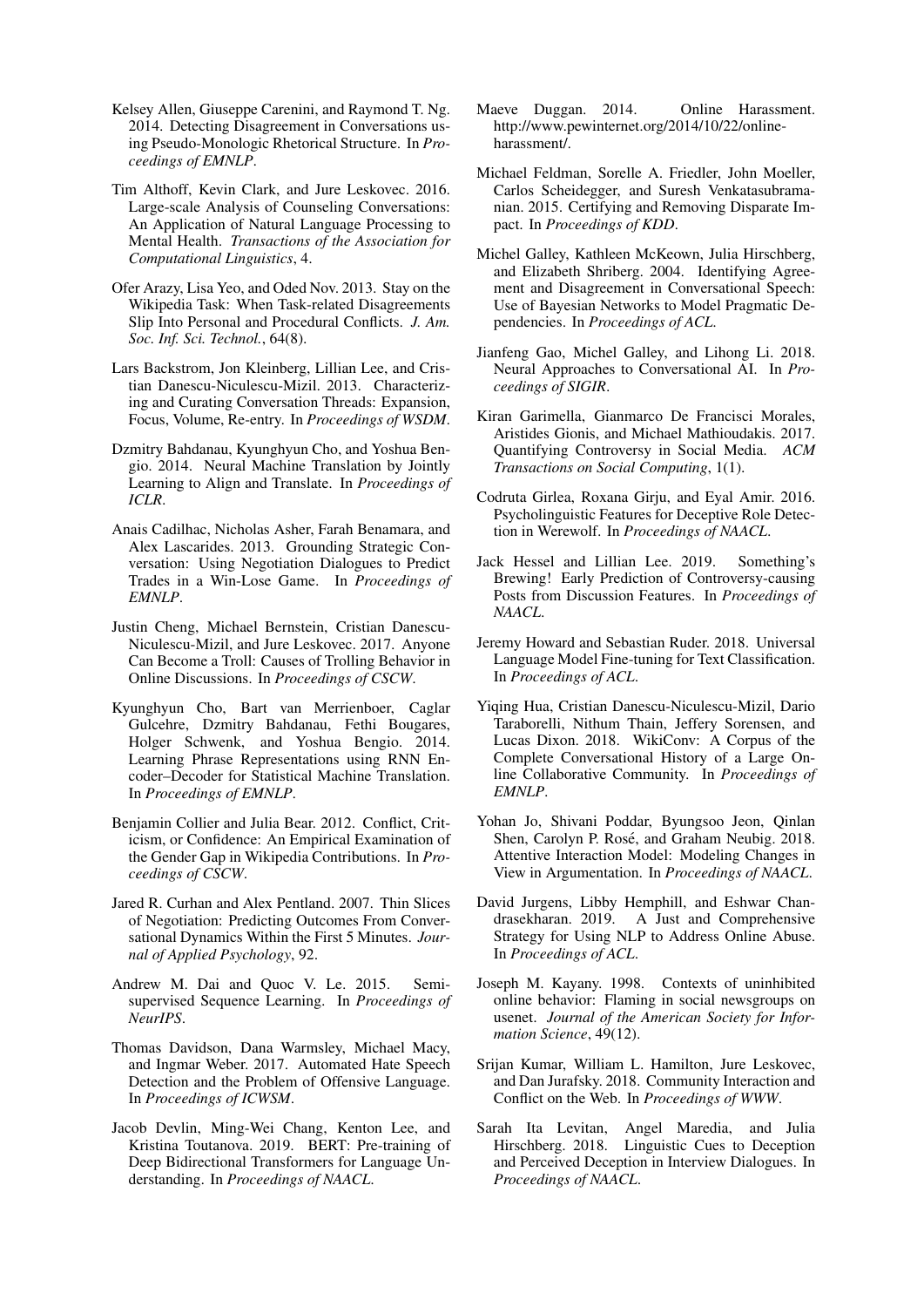- <span id="page-10-2"></span>Ping Liu, Joshua Guberman, Libby Hemphill, and Aron Culotta. 2018. Forecasting the Presence and Intensity of Hostility on Instagram Using Linguistic and Social Features. In *Proceedings of ICWSM*.
- <span id="page-10-24"></span>Minh-Thang Luong, Hieu Pham, and Christopher D. Manning. 2015. Effective Approaches to Attentionbased Neural Machine Translation. In *Proceedings of EMNLP*.
- <span id="page-10-21"></span>Bryan McCann, James Bradbury, Caiming Xiong, and Richard Socher. 2017. Learned in Translation: Contextualized Word Vectors. In *Proceedings of NeurIPS*.
- <span id="page-10-4"></span>Vlad Niculae and Cristian Danescu-Niculescu-Mizil. 2016. Conversational Markers of Constructive Discussions. In *Proceedings of NAACL*.
- <span id="page-10-5"></span>Vlad Niculae, Srijan Kumar, Jordan Boyd-Graber, and Cristian Danescu-Niculescu-Mizil. 2015. Linguistic Harbingers of Betrayal: A Case Study on an Online Strategy Game. In *Proceedings of ACL*.
- <span id="page-10-15"></span>Alexandra Olteanu, Carlos Castillo, Jeremy Boy, and Kush Varshney. 2018. The Effect of Extremist Violence on Hateful Speech Online. In *Proceedings of ICWSM*.
- <span id="page-10-9"></span>Ji Ho Park, Jamin Shin, and Pascale Fung. 2018. Reducing Gender Bias in Abusive Language Detection. In *Proceedings of EMNLP*.
- <span id="page-10-1"></span>John Pavlopoulos, Prodromos Malakasiotis, and Ion Androutsopoulos. 2017. Deeper Attention to Abusive User Content Moderation. In *Proceedings of EMNLP*.
- <span id="page-10-17"></span>Verónica Pérez-Rosas, Mohamed Abouelenien, Rada Mihalcea, Yao Xiao, C. J. Linton, and Mihai Burzo. 2016. Verbal and Nonverbal Clues for Real-life Deception Detection. In *Proceedings of EMNLP*.
- <span id="page-10-19"></span>Matthew E. Peters, Mark Neumann, Mohit Iyyer, Matt Gardner, Christopher Clark, Kenton Lee, and Luke Zettlemoyer. 2018. Deep Contextualized Word Representations. In *Proceedings of NAACL*.
- <span id="page-10-16"></span>Peter Potash and Anna Rumshisky. 2017. Towards Debate Automation: A Recurrent Model for Predicting Debate Winners. In *Proceedings of EMNLP*.
- <span id="page-10-20"></span>Alec Radford, Karthik Narasimhan, Tim Salimans, and Ilya Sutskever. 2018. Improving Language Understanding by Generative Pre-training. Technical report, OpenAI.
- <span id="page-10-0"></span>Juliana Raskauskas and Ann D. Stoltz. 2007. Involvement in Traditional and Electronic Bullying Among Adolescents. *Developmental Psychology*, 43(3).
- <span id="page-10-14"></span>Manoel Horta Ribeiro, Pedro H. Calais, Yuri A. Santos, Virgílio A. F. Almeida, and Wagner Meira Jr. 2018. Characterizing and Detecting Hateful Users on Twitter. In *Proceedings of ICWSM*.
- <span id="page-10-18"></span>Sara Rosenthal and Kathleen McKeown. 2015. I Couldn't Agree More: The Role of Conversational Structure in Agreement and Disagreement Detection in Online Discussions. In *Proceedings of SIGDIAL*.
- <span id="page-10-10"></span>Maarten Sap, Dallas Card, Saadia Gabriel, Yejin Choi, and Noah A. Smith. 2019. The Risk of Racial Bias in Hate Speech Detection. In *Proceedings of ACL*.
- <span id="page-10-25"></span>Joseph Seering, Robert Kraut, and Laura Dabbish. 2017. Shaping Pro and Anti-Social Behavior on Twitch Through Moderation and Example-Setting. In *Proceedings of CSCW*.
- <span id="page-10-7"></span>Iulian V. Serban, Alessandro Sordoni, Yoshua Bengio, Aaron Courville, and Joelle Pineau. 2016. Building End-To-End Dialogue Systems Using Generative Hierarchical Neural Network Models. In *Proceedings of AAAI*.
- <span id="page-10-8"></span>Iulian Vlad Serban, Alessandro Sordoni, Ryan Lowe, Laurent Charlin, Joelle Pineau, Aaron Courville, and Yoshua Bengio. 2017. A Hierarchical Latent Variable Encoder-Decoder Model for Generating Dialogues. In *Proceedings of AAAI*.
- <span id="page-10-12"></span>Vivek K. Singh, Marie L. Radford, Qianjia Huang, and Susan Furrer. 2017. "They basically like destroyed the school one day": On Newer App Features and Cyberbullying in Schools. In *Proceedings of CSCW*.
- <span id="page-10-22"></span>Alessandro Sordoni, Yoshua Bengio, Hossein Vahabi, Christina Lioma, Jakob Grue Simonsen, and Jian-Yun Nie. 2015a. A Hierarchical Recurrent Encoder-Decoder for Generative Context-Aware Query Suggestion. In *Proceedings of CIKM*.
- <span id="page-10-6"></span>Alessandro Sordoni, Michel Galley, Michael Auli, Chris Brockett, Yangfeng Ji, Margaret Mitchell, Jian-Yun Nie, Jianfeng Gao, and Bill Dolan. 2015b. A Neural Network Approach to Context-Sensitive Generation of Conversational Responses. In *Proceedings of NAACL*.
- <span id="page-10-23"></span>Ilya Sutskever, Oriol Vinyals, and Quoc V. Le. 2014. Sequence to Sequence Learning with Neural Networks. In *Proceedings of NeurIPS*.
- <span id="page-10-3"></span>Chenhao Tan, Vlad Niculae, Cristian Danescu-Niculescu, and Lillian Lee. 2016. Winning Arguments: Interaction Dynamics and Persuasion Strategies in Good-faith Online Discussions. In *Proceedings of WWW*.
- <span id="page-10-11"></span>Jessica Vitak, Kalyani Chadha, Linda Steiner, and Zahra Ashktorab. 2017. Identifying Women's Experiences With and Strategies for Mitigating Negative Effects of Online Harassment. In *Proceedings of CSCW*.
- <span id="page-10-13"></span>Svitlana Volkova and Eric Bell. 2017. Identifying Effective Signals to Predict Deleted and Suspended Accounts on Twitter across Languages. In *Proceedings of ICWSM*.